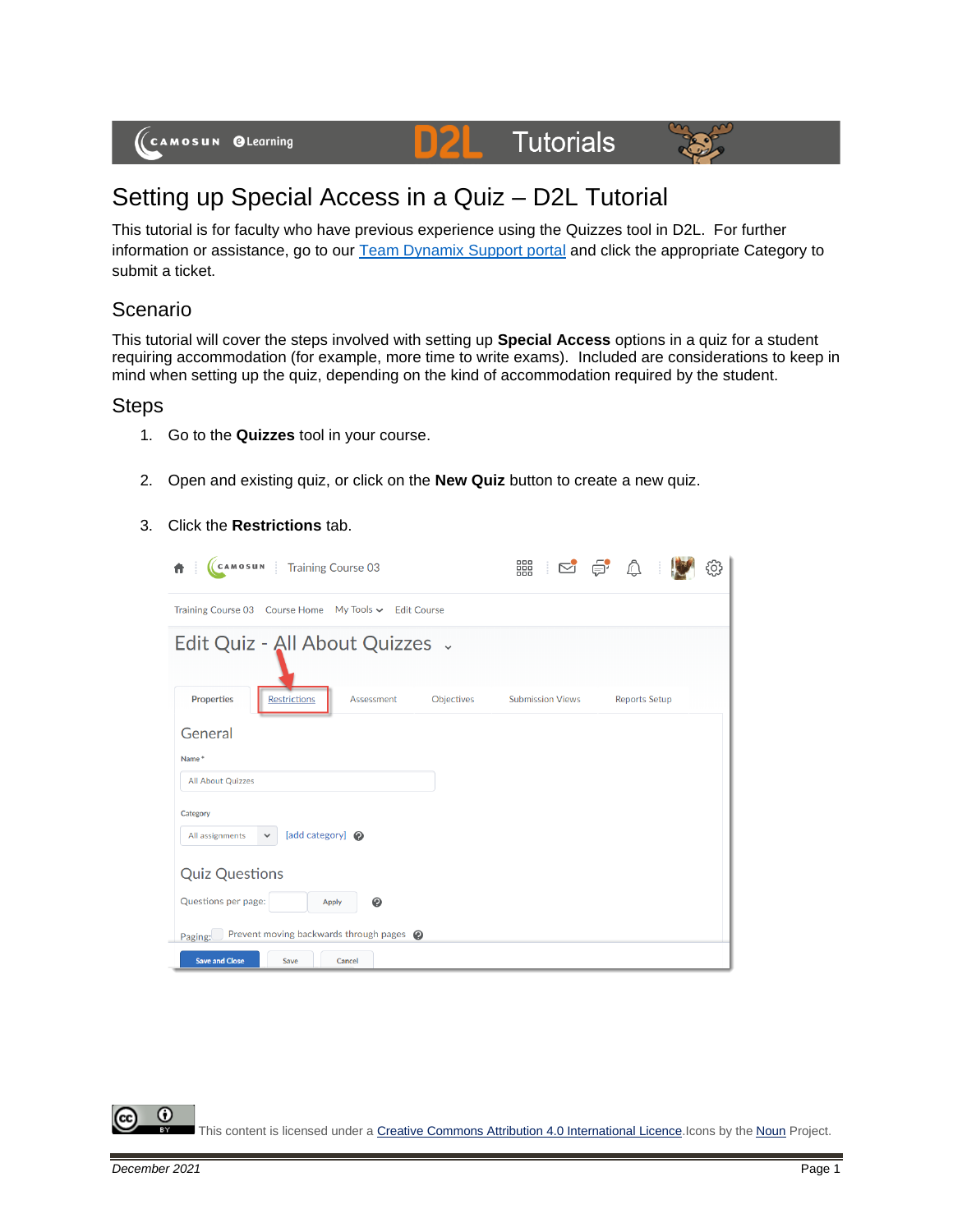4. Set any general restrictions required for the quiz (due date, start and end dates, timing, etc.). *Make sure to click Save before the next step (adding users to Special Access) otherwise your other restrictions will NOT be saved.* Then, to set up Special Access restrictions for a student or group of students, scroll down to **Special Access**.

Select the appropriate **Type of Access**: *Allow selected users with special access to this quiz*, allows you to add specific settings for specific students, while leaving the quiz open with its "normal" settings for the rest of your class. *Allow only users with special access to see this quiz*, means that the quiz is closed to all your students EXCEPT for those you add to the Special Access.

#### Once you have selected the Type of Access, Click **Add Users to Special Access**.

| Add new IP Range<br><b>Timing</b>                                                                                                                                                                                                                                                                                               |
|---------------------------------------------------------------------------------------------------------------------------------------------------------------------------------------------------------------------------------------------------------------------------------------------------------------------------------|
| • Enforced Time Limit<br>Recommended T he Limit                                                                                                                                                                                                                                                                                 |
| <b>Time Limit</b><br><b>Grace Period</b><br>inute(s)<br>minute(s) before flagged as exceeded time limit<br>30<br>5                                                                                                                                                                                                              |
| <b>Exceeded Tim</b> Limit Behaviour<br>After the glace period, flag the quiz attempt as exceeded time limit, and<br>Alloy the student to continue working<br>Prev int the student from making further changes<br>Allow the student to continue working, but automatically score the attempt as zero after an extended deadline. |
| <b>Special Access</b><br><b>Type of Access</b><br>Allow selected users special access to this quiz<br>$\bullet$<br>Allow only users with special access to see this quiz                                                                                                                                                        |
| <b>Add Users to Special Access</b><br><b>Save and Close</b><br>Cancel<br>Save                                                                                                                                                                                                                                                   |

0 This content is licensed under [a Creative Commons Attribution 4.0 International Licence.I](https://creativecommons.org/licenses/by/4.0/)cons by the [Noun](https://creativecommons.org/website-icons/) Project.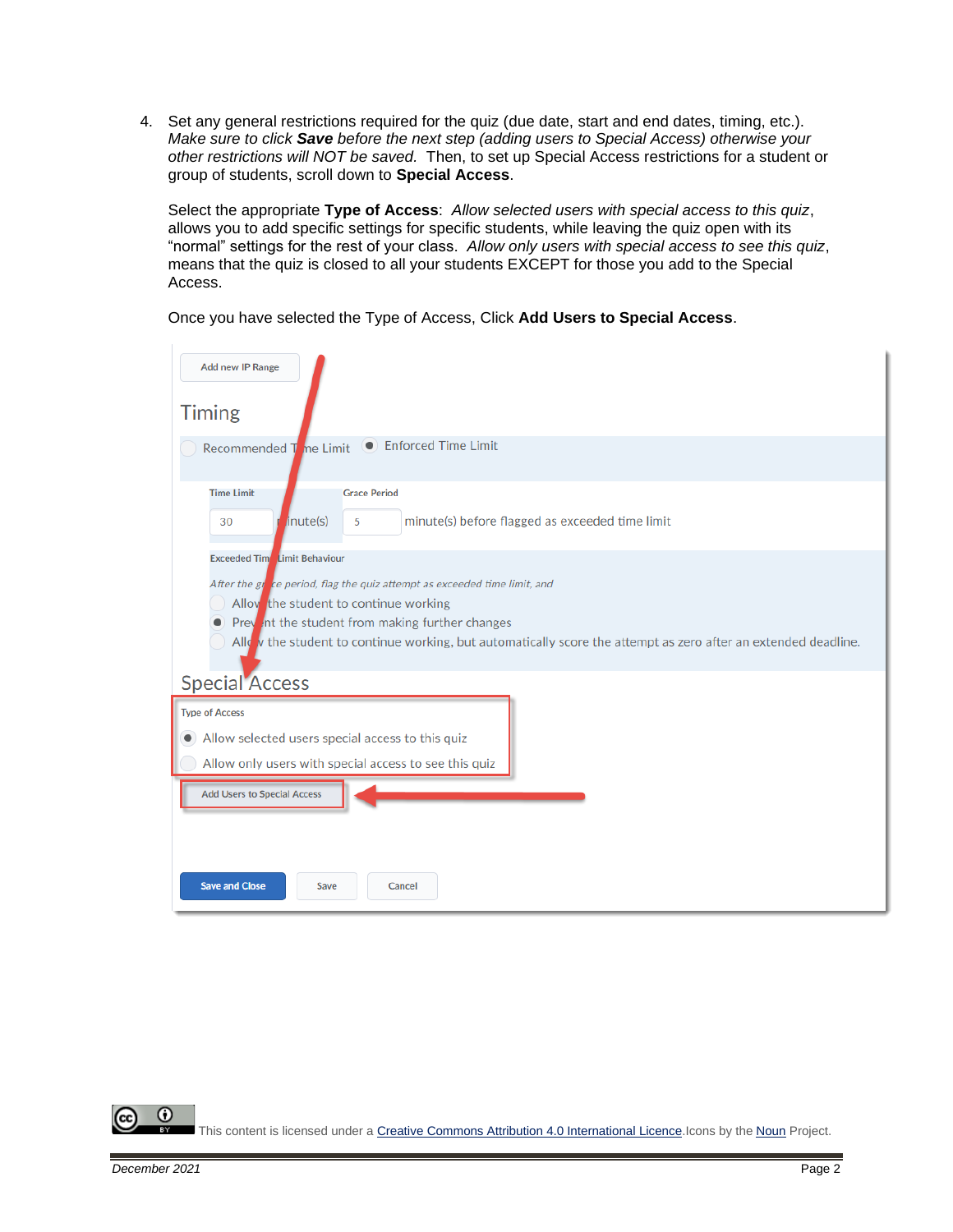- 5. On the **Special Access Properties** page, you can:
	- Give selected students a different due, start, and/or end date for the quiz.

- Assign special time limits, grace periods, etc. **NOTE**: to enforce a time limit on an exam, click **Enforced Time limit**, and make sure **Auto-Submit Attempt** is selected.

Select the students who need this special access, then click **Add Special Access**.

| <b>Special Access Properties</b>                                                                  |                    |  |  |  |
|---------------------------------------------------------------------------------------------------|--------------------|--|--|--|
| <b>Due Date</b>                                                                                   |                    |  |  |  |
| ✔ Has Due Date                                                                                    |                    |  |  |  |
| $9 - 12 - 2018$                                                                                   | 8:53 PM<br>Now     |  |  |  |
|                                                                                                   | Canada - Vancouver |  |  |  |
| <b>Availability</b>                                                                               |                    |  |  |  |
| Has Start Date                                                                                    |                    |  |  |  |
| $9 - 5 - 2018$                                                                                    | 1:53 PM<br>Now     |  |  |  |
|                                                                                                   | Canada - Vancouver |  |  |  |
| Has End Date                                                                                      |                    |  |  |  |
| $9 - 12 - 2018$                                                                                   | 8:53 PM<br>Now     |  |  |  |
|                                                                                                   | Canada - Vancouver |  |  |  |
| Timing<br>$\odot$ No changes $\odot$ Recommended Time Limit $\odot$ Enforced time limit           |                    |  |  |  |
| <b>Attempts</b>                                                                                   |                    |  |  |  |
| Override attempts allowed                                                                         |                    |  |  |  |
|                                                                                                   |                    |  |  |  |
| <b>Attempts Allowed</b>                                                                           |                    |  |  |  |
| Unlimited<br>Apply                                                                                |                    |  |  |  |
| Optional Advanced Attempt Conditions will appear if a number of attempts from 2 to 10 is applied. |                    |  |  |  |
| <b>Users</b>                                                                                      |                    |  |  |  |
| View By:<br>User<br>Apply<br>$\checkmark$                                                         |                    |  |  |  |
| Show Search Come                                                                                  |                    |  |  |  |
| Search For<br>Ω                                                                                   |                    |  |  |  |
|                                                                                                   |                    |  |  |  |
| $\Box$<br>First Name  , Last-                                                                     | ĪН                 |  |  |  |
| Student (Id: ADemo_Student)<br>U                                                                  |                    |  |  |  |
| Training01 Student<br>✓                                                                           |                    |  |  |  |
| Training02 Student                                                                                |                    |  |  |  |
|                                                                                                   |                    |  |  |  |
| <b>Add Special Access</b>                                                                         |                    |  |  |  |
|                                                                                                   |                    |  |  |  |

 $\Omega$ This content is licensed under [a Creative Commons Attribution 4.0 International Licence.I](https://creativecommons.org/licenses/by/4.0/)cons by the [Noun](https://creativecommons.org/website-icons/) Project.